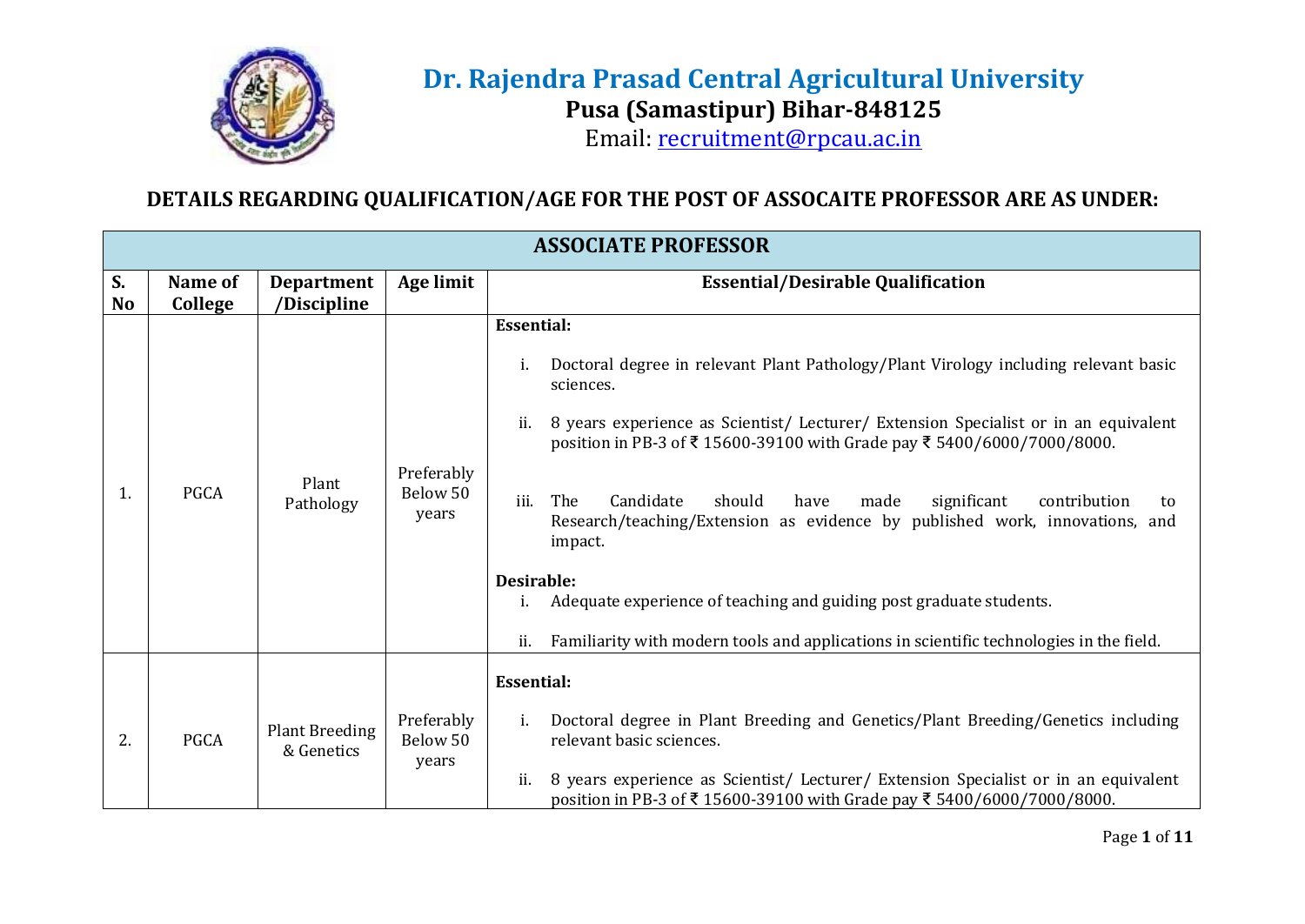|                 | <b>ASSOCIATE PROFESSOR</b> |                                  |                                 |                                                                                                                                                                                   |  |
|-----------------|----------------------------|----------------------------------|---------------------------------|-----------------------------------------------------------------------------------------------------------------------------------------------------------------------------------|--|
| S.<br><b>No</b> | Name of<br>College         | <b>Department</b><br>/Discipline | Age limit                       | <b>Essential/Desirable Qualification</b>                                                                                                                                          |  |
|                 |                            |                                  |                                 | The<br>Candidate<br>should<br>have<br>made<br>significant<br>iii.<br>contribution<br>to<br>Research/teaching/Extension as evidence by published work, innovations, and<br>impact. |  |
|                 |                            |                                  |                                 | <b>Desirable:</b>                                                                                                                                                                 |  |
|                 |                            |                                  |                                 | Adequate experience of teaching and guiding post graduate students.<br>i.                                                                                                         |  |
|                 |                            |                                  |                                 | Familiarity with modern tools and applications in scientific technologies in the field.<br>ii.                                                                                    |  |
|                 |                            |                                  |                                 | <b>Essential:</b>                                                                                                                                                                 |  |
|                 |                            |                                  |                                 | Doctoral degree in Nematology including relevant basic sciences.<br>i.                                                                                                            |  |
|                 |                            |                                  |                                 | 8 years experience as Scientist/ Lecturer/ Extension Specialist or in an equivalent<br>ii.<br>position in PB-3 of ₹15600-39100 with Grade pay ₹5400/6000/7000/8000.               |  |
| 3.              | <b>PGCA</b>                | Nematology                       | Preferably<br>Below 50<br>years | The<br>Candidate<br>should<br>made<br>significant<br>iii.<br>have<br>contribution<br>to<br>Research/teaching/Extension as evidence by published work, innovations, and impact.    |  |
|                 |                            |                                  |                                 | Desirable:                                                                                                                                                                        |  |
|                 |                            |                                  |                                 | Adequate experience of teaching and guiding post graduate students.<br>i.                                                                                                         |  |
|                 |                            |                                  |                                 | Familiarity with modern tools and applications in scientific technologies in the field.<br>ii.                                                                                    |  |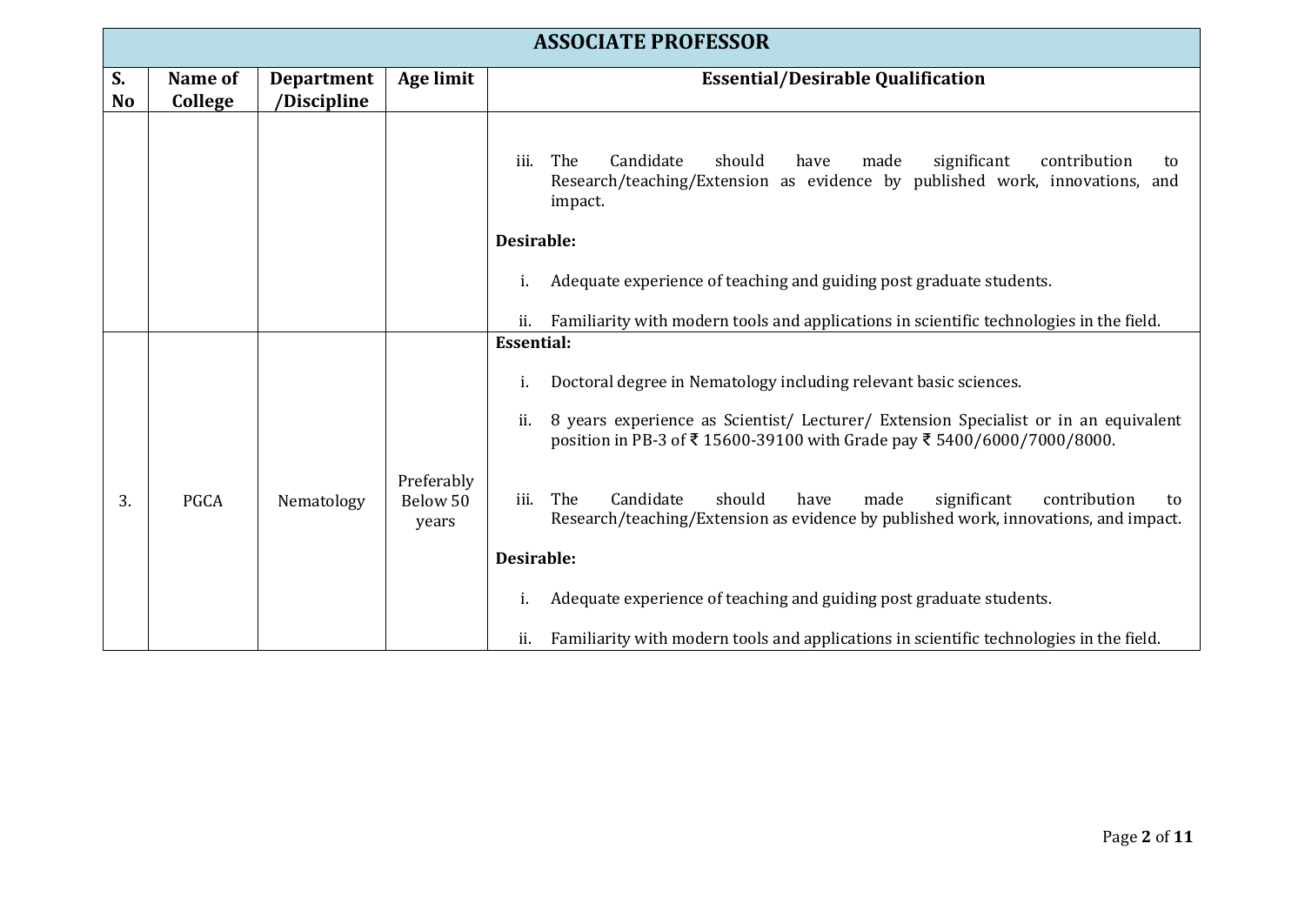| 4. | <b>PGCA</b> | Entomology               | Preferably<br>Below 50<br>years | <b>Essential:</b><br>Doctoral degree in Entomology including relevant basic sciences.<br>i.<br>8 years experience as Scientist/ Lecturer/ Extension Specialist or in an equivalent<br>ii.<br>position in PB-3 of ₹15600-39100 with Grade pay ₹5400/6000/7000/8000.<br>The<br>Candidate<br>should<br>significant<br>have<br>made<br>contribution<br>iii.<br>to<br>Research/teaching/Extension as evidence by published work, innovations, and<br>impact.<br>Desirable:<br>Adequate experience of teaching and guiding post graduate students.<br>i.<br>Familiarity with modern tools and applications in scientific technologies in the field.<br>ii.          |
|----|-------------|--------------------------|---------------------------------|---------------------------------------------------------------------------------------------------------------------------------------------------------------------------------------------------------------------------------------------------------------------------------------------------------------------------------------------------------------------------------------------------------------------------------------------------------------------------------------------------------------------------------------------------------------------------------------------------------------------------------------------------------------|
| 5. | <b>PGCA</b> | Agriculture<br>Economics | Preferably<br>Below 50<br>years | <b>Essential:</b><br>Doctoral degree in relevant discipline including relevant basic sciences.<br>i.<br>ii.<br>8 years experience as Scientist/ Lecturer/ Extension Specialist or in an equivalent<br>position in PB-3 of ₹15600-39100 with Grade pay ₹5400/6000/7000/8000.<br>The<br>Candidate<br>should<br>have<br>made<br>significant<br>contribution<br>iii.<br>to<br>Research/teaching/Extension as evidence by published work, innovations, and<br>impact.<br>Desirable:<br>Adequate experience of teaching and guiding post graduate students.<br>i.<br>Familiarity with modern tools and applications in scientific technologies in the field.<br>ii. |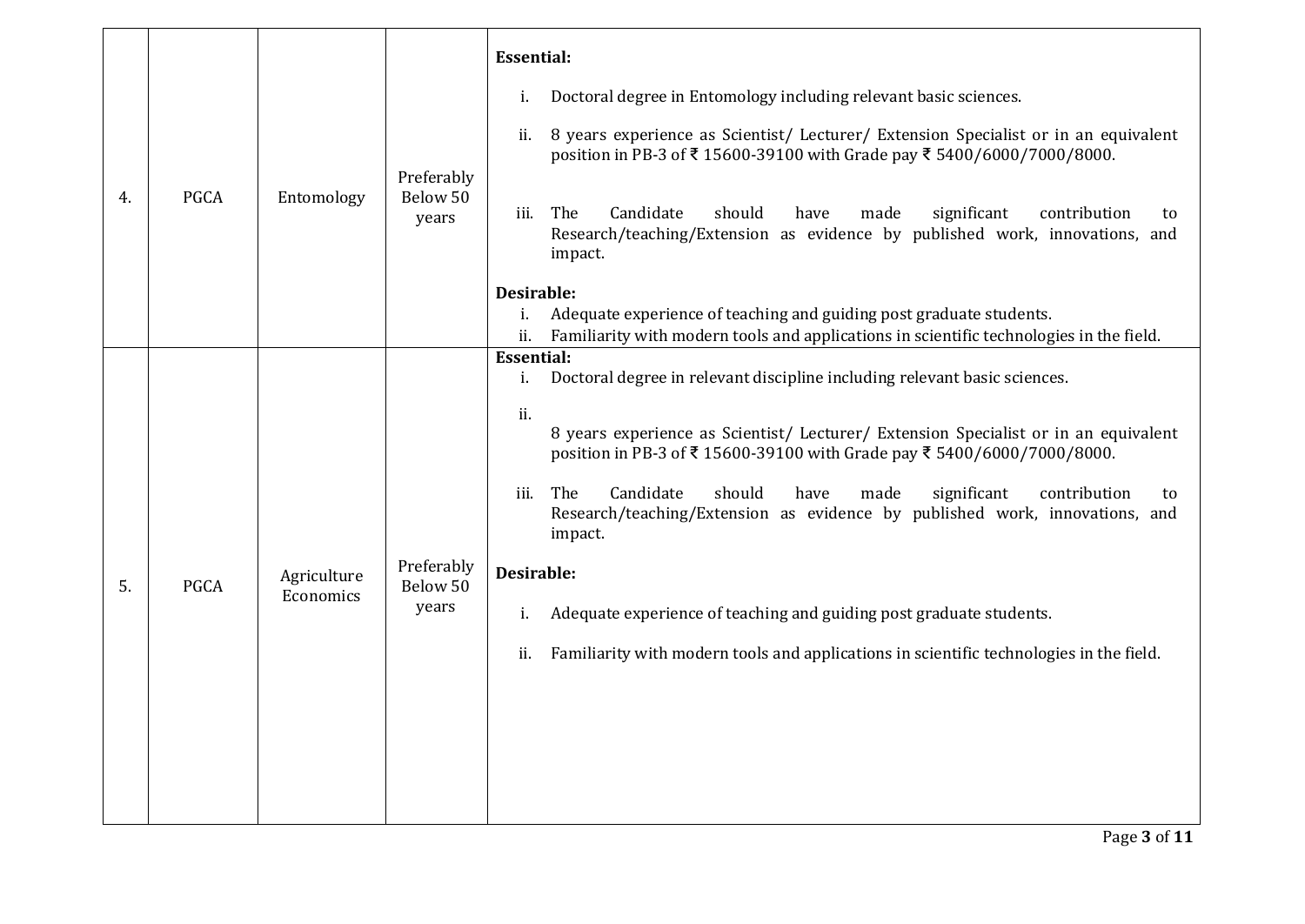|    |            | Horticulture   | Preferably                      | <b>Essential:</b><br>Doctoral degree in Agriculture/Horticulture with specialization in Floriculture/<br>i.<br>Landscape architecture including relevant basic sciences.<br>8 years experience as Scientist/ Lecturer/ Extension Specialist or in an equivalent<br>ii.<br>position in PB-3 of ₹ 15600-39100 with Grade pay ₹ 5400/6000/7000/8000. |
|----|------------|----------------|---------------------------------|---------------------------------------------------------------------------------------------------------------------------------------------------------------------------------------------------------------------------------------------------------------------------------------------------------------------------------------------------|
| 6. | PDDUCH & F | (Floriculture) | Below 50<br>years               | iii.<br>The<br>Candidate<br>should<br>made<br>significant<br>contribution<br>have<br>to<br>Research/teaching/Extension as evidence by published work, innovations, and<br>impact.<br>Desirable:                                                                                                                                                   |
|    |            |                |                                 | Adequate experience of teaching and guiding post graduate students.<br>i.                                                                                                                                                                                                                                                                         |
|    |            |                |                                 | ii.<br>Familiarity with modern tools and applications in scientific technologies in the field.                                                                                                                                                                                                                                                    |
|    |            |                |                                 | <b>Essential:</b>                                                                                                                                                                                                                                                                                                                                 |
|    |            |                |                                 | Doctoral degree in Forestry including relevant basic sciences.<br>i.                                                                                                                                                                                                                                                                              |
|    |            |                |                                 | 8 years experience as Scientist/ Lecturer/ Extension Specialist or in an equivalent<br>ii.<br>position in PB-3 of ₹15600-39100 with Grade pay ₹5400/6000/7000/8000.                                                                                                                                                                               |
| 7. | PDDUCH & F | Forestry       | Preferably<br>Below 50<br>years | The<br>Candidate<br>should<br>significant<br>have<br>made<br>contribution<br>iii.<br>to<br>Research/teaching/Extension as evidence by published work, innovations, and<br>impact.                                                                                                                                                                 |
|    |            |                |                                 | Desirable:                                                                                                                                                                                                                                                                                                                                        |
|    |            |                |                                 | Adequate experience of teaching and guiding post graduate students.<br>i.                                                                                                                                                                                                                                                                         |
|    |            |                |                                 | Familiarity with modern tools and applications in scientific technologies in the field.<br>ii.                                                                                                                                                                                                                                                    |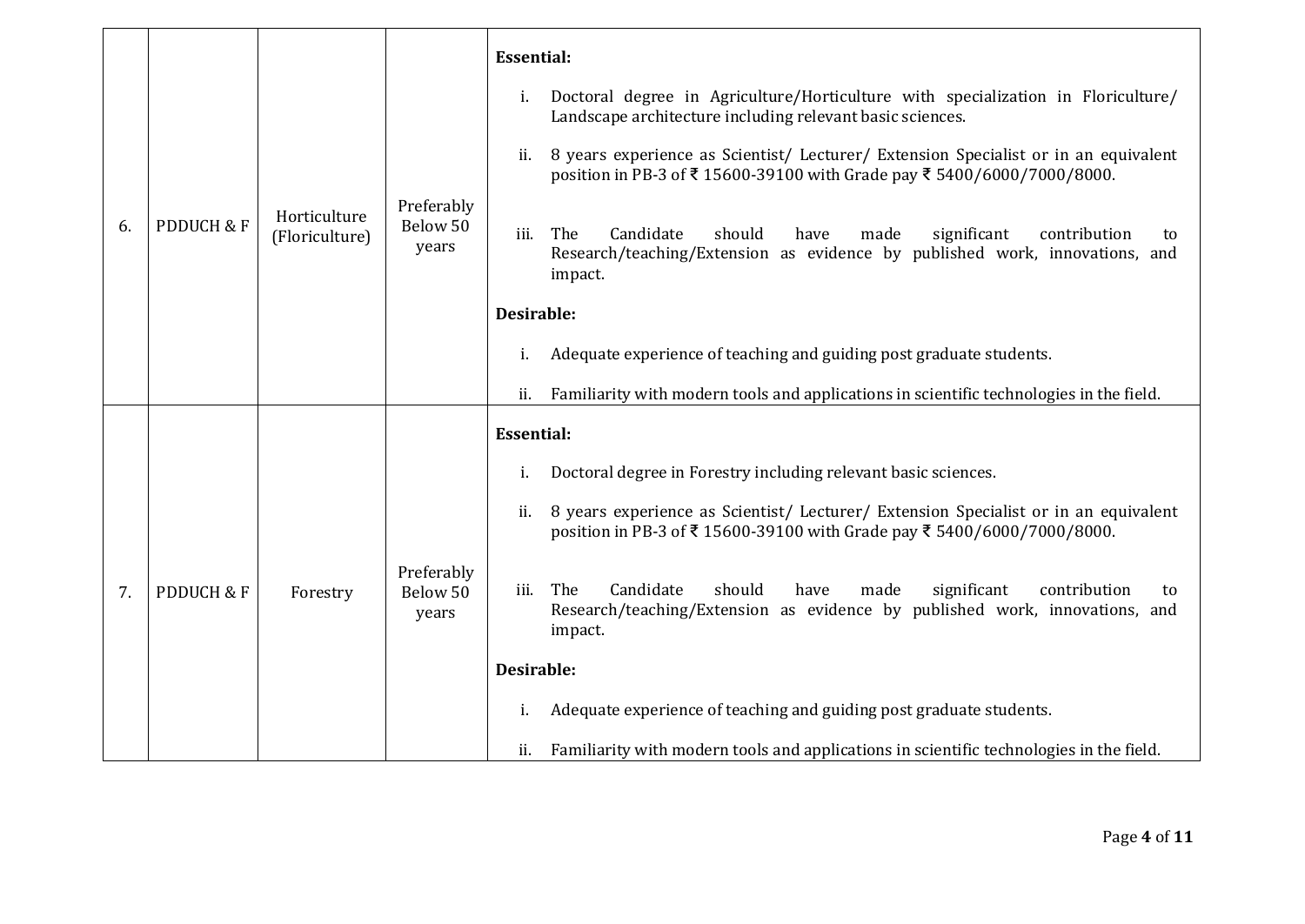|    |                         |                                     |                                 | <b>Essential:</b>                                                                                                                                                                                                                                                                                                                                                                                   |
|----|-------------------------|-------------------------------------|---------------------------------|-----------------------------------------------------------------------------------------------------------------------------------------------------------------------------------------------------------------------------------------------------------------------------------------------------------------------------------------------------------------------------------------------------|
|    |                         |                                     |                                 | Doctoral degree in Fisheries Resources Management/Fisheries Science/Marine<br>i.<br>Biology/Zoology with specialization in Fisheries Resources Management or Fisheries<br>basic Science including relevant basic sciences.<br>8 years experience as Scientist/ Lecturer/ Extension Specialist or in an equivalent<br>ii.<br>position in PB-3 of ₹ 15600-39100 with Grade pay ₹ 5400/6000/7000/8000. |
|    |                         |                                     |                                 | The<br>Candidate<br>should<br>significant<br>iii.<br>have<br>made<br>contribution<br>to<br>Research/teaching/Extension as evidence by published work, innovations, and impact.                                                                                                                                                                                                                      |
|    |                         |                                     |                                 | Desirable:                                                                                                                                                                                                                                                                                                                                                                                          |
|    |                         | Fisheries<br>Resource<br>Management | Preferably<br>Below 50<br>years | Documentation of native fish diversity including molluscs, prawns, crabs and exotic<br>fishes.                                                                                                                                                                                                                                                                                                      |
| 8. | College of<br>Fisheries |                                     |                                 | Rearing of live fishes in ponds and development of aquarium.<br>ii.                                                                                                                                                                                                                                                                                                                                 |
|    |                         |                                     |                                 | Experience in the field of extension service to the farmers.<br>iii.                                                                                                                                                                                                                                                                                                                                |
|    |                         |                                     |                                 | Familiarity with modern tools and applications in scientific technologies in the field.<br>iv.                                                                                                                                                                                                                                                                                                      |
|    |                         |                                     |                                 | 0r                                                                                                                                                                                                                                                                                                                                                                                                  |
|    |                         |                                     |                                 | i.<br>Experience in the field of Fish taxonomy, preservation and maintenance of<br>fish repository and development of museum.                                                                                                                                                                                                                                                                       |
|    |                         |                                     |                                 | ii.<br>In-situ and Ex-situ conservation of prioritized fishes.                                                                                                                                                                                                                                                                                                                                      |
|    |                         |                                     |                                 | Survey and documentation of fish diversity in rivers and large water<br>iii.<br>bodies.                                                                                                                                                                                                                                                                                                             |
|    |                         |                                     |                                 | Familiarity with modern tools and applications in scientific technologies in<br>iv.<br>the field.                                                                                                                                                                                                                                                                                                   |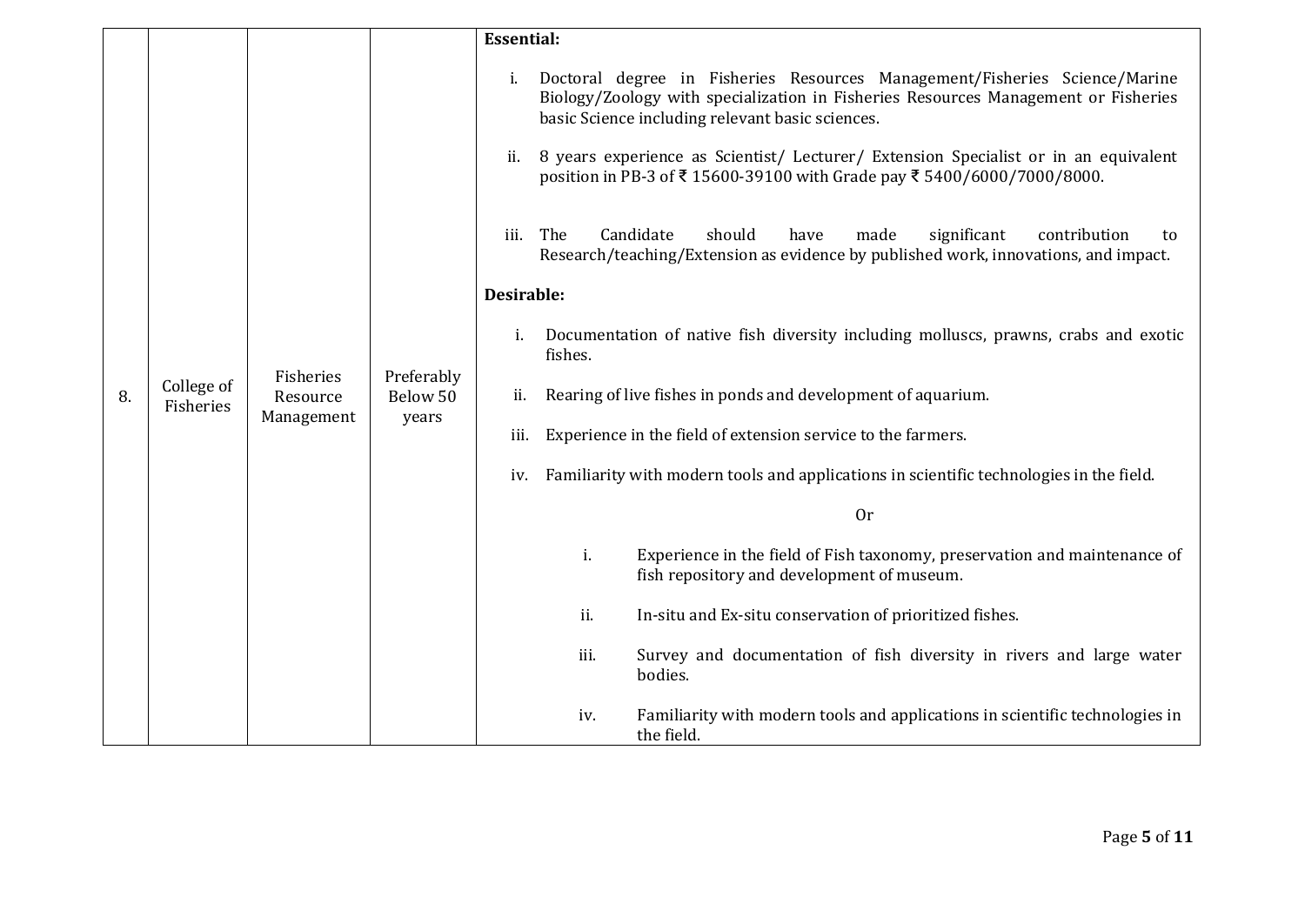| 9.  | College of<br>Fisheries | Fish<br>Processing<br>technology     | Preferably<br>Below 50<br>years | <b>Essential:</b><br>Doctoral degree in Post harvest technology / Fish & Fishery Science/Aquatic Biology<br>i.<br>and Fisheries / Marine Biology / Oceanography / Zoology with specialization in<br>Fisheries / Fishing technology / Biochemistry / Fish Processing / Food Process<br>Technology including relevant basic sciences.<br>8 years experience as Scientist/ Lecturer/ Extension Specialist or in an equivalent<br>ii.<br>position in PB-3 of ₹15600-39100 with Grade pay ₹5400/6000/7000/8000. |
|-----|-------------------------|--------------------------------------|---------------------------------|------------------------------------------------------------------------------------------------------------------------------------------------------------------------------------------------------------------------------------------------------------------------------------------------------------------------------------------------------------------------------------------------------------------------------------------------------------------------------------------------------------|
|     |                         |                                      |                                 | The<br>Candidate<br>should<br>made<br>significant<br>contribution<br>have<br>iii.<br>to<br>Research/teaching/Extension as evidence by published work, innovations, and impact.                                                                                                                                                                                                                                                                                                                             |
|     |                         |                                      |                                 | Desirable:<br>Specialization & relevant experience in teaching / research in the field of Fisheries<br>i.<br>Management/Fishing Technology/ Fish Processing<br>Resource<br>Technology/<br>Biochemistry.                                                                                                                                                                                                                                                                                                    |
|     |                         |                                      |                                 | <b>Essential:</b>                                                                                                                                                                                                                                                                                                                                                                                                                                                                                          |
|     | College of<br>Fisheries | Fish<br>Physiology &<br>Biochemistry | Preferably<br>Below 50<br>years | Doctoral degree in Fish Physiology and Biochemistry/Fish Nutrition and<br>i.<br>Biochemistry/Fish Nutrition and Feed Technology/Animal Physiology/Animal<br>Biochemistry including relevant basic sciences.                                                                                                                                                                                                                                                                                                |
|     |                         |                                      |                                 | 8 years experience as Scientist/ Lecturer/ Extension Specialist or in an equivalent<br>ii.<br>position in PB-3 of ₹15600-39100 with Grade pay ₹5400/6000/7000/8000.                                                                                                                                                                                                                                                                                                                                        |
| 10. |                         |                                      |                                 | iii. The<br>Candidate<br>should<br>made<br>significant<br>have<br>contribution<br>to<br>Research/teaching/Extension as evidence by published work, innovations, and impact.                                                                                                                                                                                                                                                                                                                                |
|     |                         |                                      |                                 | Desirable:                                                                                                                                                                                                                                                                                                                                                                                                                                                                                                 |
|     |                         |                                      |                                 | Adequate experience of teaching and guiding post graduate students.<br>i.                                                                                                                                                                                                                                                                                                                                                                                                                                  |
|     |                         |                                      |                                 | Familiarity with modern tools and applications in scientific technologies in the field<br>ii.<br>Specialization & relevant experience in teaching/ research in the field of Fish<br>iii.                                                                                                                                                                                                                                                                                                                   |
|     |                         |                                      |                                 | Biochemistry/Fish Physiology/Fish Nutrition and Feed Technology.                                                                                                                                                                                                                                                                                                                                                                                                                                           |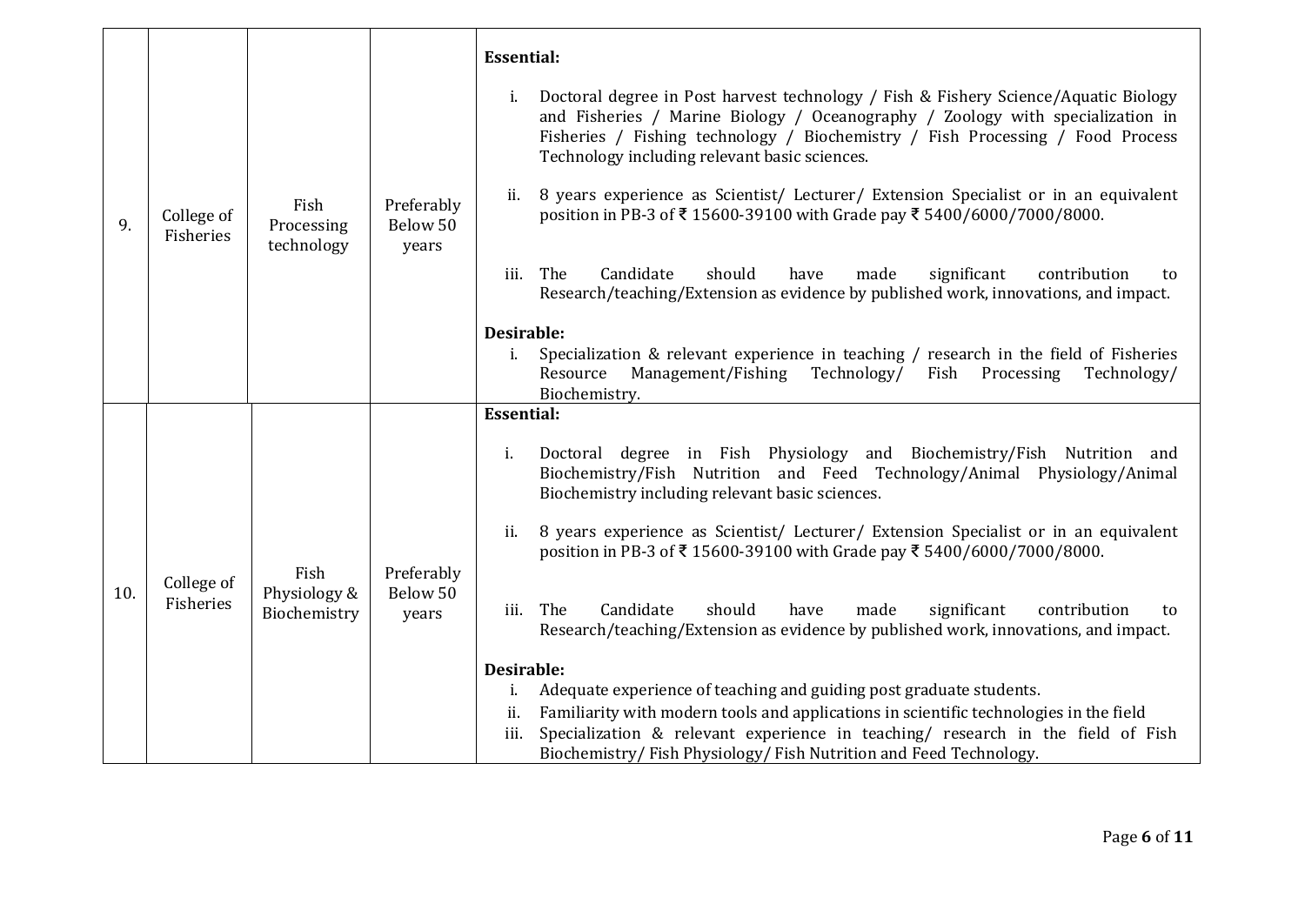| 11. | College of<br>Fisheries            | Fish<br>Biotechnolog<br>y                          | Preferably<br>Below 50<br>years | <b>Essential:</b><br>Doctoral degree in Fish Biotechnology/ Animal Biotechnology/ Fish Biochemistry/<br>i.<br>Zoology with specialization in Molecular Biology/ Biotechnology/ Genetic Engineering<br>including relevant basic sciences.<br>8 years experience as Scientist/ Lecturer/ Extension Specialist or in an equivalent<br>ii.<br>position in PB-3 of ₹15600-39100 with Grade pay ₹5400/6000/7000/8000.<br>The<br>Candidate<br>should<br>made<br>significant<br>iii.<br>have<br>contribution<br>to<br>Research/teaching/Extension as evidence by published work, innovations, and impact.<br>Desirable:<br>Specialization & relevant experience in teaching/ research in the field of Fish<br>i.<br>Biotechnology/ Fish Biochemistry/ Molecular Biology/ Fish Biotechnology/ Genetic<br>Engineering. |
|-----|------------------------------------|----------------------------------------------------|---------------------------------|--------------------------------------------------------------------------------------------------------------------------------------------------------------------------------------------------------------------------------------------------------------------------------------------------------------------------------------------------------------------------------------------------------------------------------------------------------------------------------------------------------------------------------------------------------------------------------------------------------------------------------------------------------------------------------------------------------------------------------------------------------------------------------------------------------------|
| 12. | College of<br>Community<br>Science | Human<br>Development<br>& Family<br><b>Studies</b> | Preferably<br>Below 50<br>years | <b>Essential:</b><br>Doctoral degree in Human Development & Family Studies/Child Development & Family<br>i.<br>Relationship/Child Development including relevant basic sciences.<br>8 years experience as Scientist/ Lecturer/ Extension Specialist or in an equivalent<br>ii.<br>position in PB-3 of ₹15600-39100 with Grade pay ₹5400/6000/7000/8000.<br>The<br>Candidate<br>should<br>made<br>significant<br>iii.<br>have<br>contribution<br>to<br>Research/teaching/Extension as evidence by published work, innovations, and impact.<br>Desirable:<br>Adequate experience of teaching and guiding post graduate students.<br>i.<br>Familiarity with modern tools and applications in scientific technologies in the field.<br>ii.                                                                       |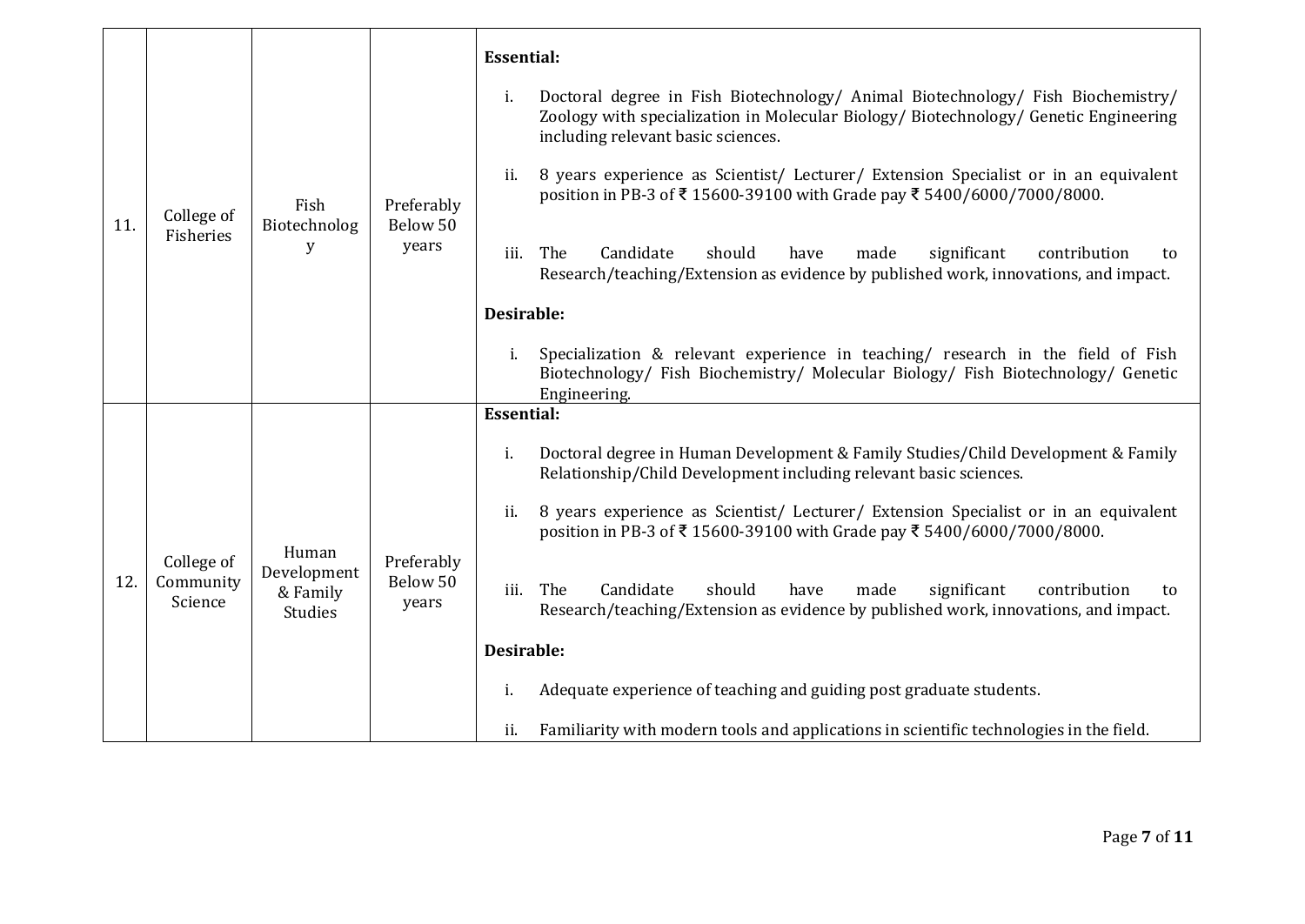| 13. | College of<br>Community<br>Science | <b>HSECM</b>        | Preferably<br>Below 50<br>years | <b>Essential:</b><br>Doctoral degree in Home Science Extension Education/Home Science Extension and<br>i.<br>Communication management/Extension Education including relevant basic sciences.<br>8 years experience as Scientist/ Lecturer/ Extension Specialist or in an equivalent<br>ii.<br>position in PB-3 of ₹15600-39100 with Grade pay ₹5400/6000/7000/8000.<br>The<br>Candidate<br>iii.<br>should<br>have<br>made<br>significant<br>contribution<br>to<br>Research/teaching/Extension as evidence by published work, innovations, and impact.<br>Desirable: |
|-----|------------------------------------|---------------------|---------------------------------|---------------------------------------------------------------------------------------------------------------------------------------------------------------------------------------------------------------------------------------------------------------------------------------------------------------------------------------------------------------------------------------------------------------------------------------------------------------------------------------------------------------------------------------------------------------------|
|     |                                    |                     |                                 | Adequate experience of teaching and guiding post graduate students.<br>i.<br>Familiarity with modern tools and applications in scientific technologies in the field.<br>ii.                                                                                                                                                                                                                                                                                                                                                                                         |
|     |                                    |                     |                                 | <b>Essential:</b>                                                                                                                                                                                                                                                                                                                                                                                                                                                                                                                                                   |
| 14. | College of<br>Community<br>Science | Food &<br>Nutrition | Preferably<br>Below 50<br>years | Doctoral degree in Food & Nutrition/Food Science & Nutrition including relevant basic<br>i.<br>sciences.                                                                                                                                                                                                                                                                                                                                                                                                                                                            |
|     |                                    |                     |                                 | 8 years experience as Scientist/ Lecturer/ Extension Specialist or in an equivalent<br>ii.<br>position in PB-3 of ₹15600-39100 with Grade pay ₹5400/6000/7000/8000.                                                                                                                                                                                                                                                                                                                                                                                                 |
|     |                                    |                     |                                 | The<br>Candidate<br>made<br>significant<br>should<br>have<br>contribution<br>iii.<br>to<br>Research/teaching/Extension as evidence by published work, innovations, and impact.                                                                                                                                                                                                                                                                                                                                                                                      |
|     |                                    |                     |                                 | Desirable:                                                                                                                                                                                                                                                                                                                                                                                                                                                                                                                                                          |
|     |                                    |                     |                                 | Adequate experience of teaching and guiding post graduate students.<br>i.                                                                                                                                                                                                                                                                                                                                                                                                                                                                                           |
|     |                                    |                     |                                 | Familiarity with modern tools and applications in scientific technologies in the field.<br>ii.                                                                                                                                                                                                                                                                                                                                                                                                                                                                      |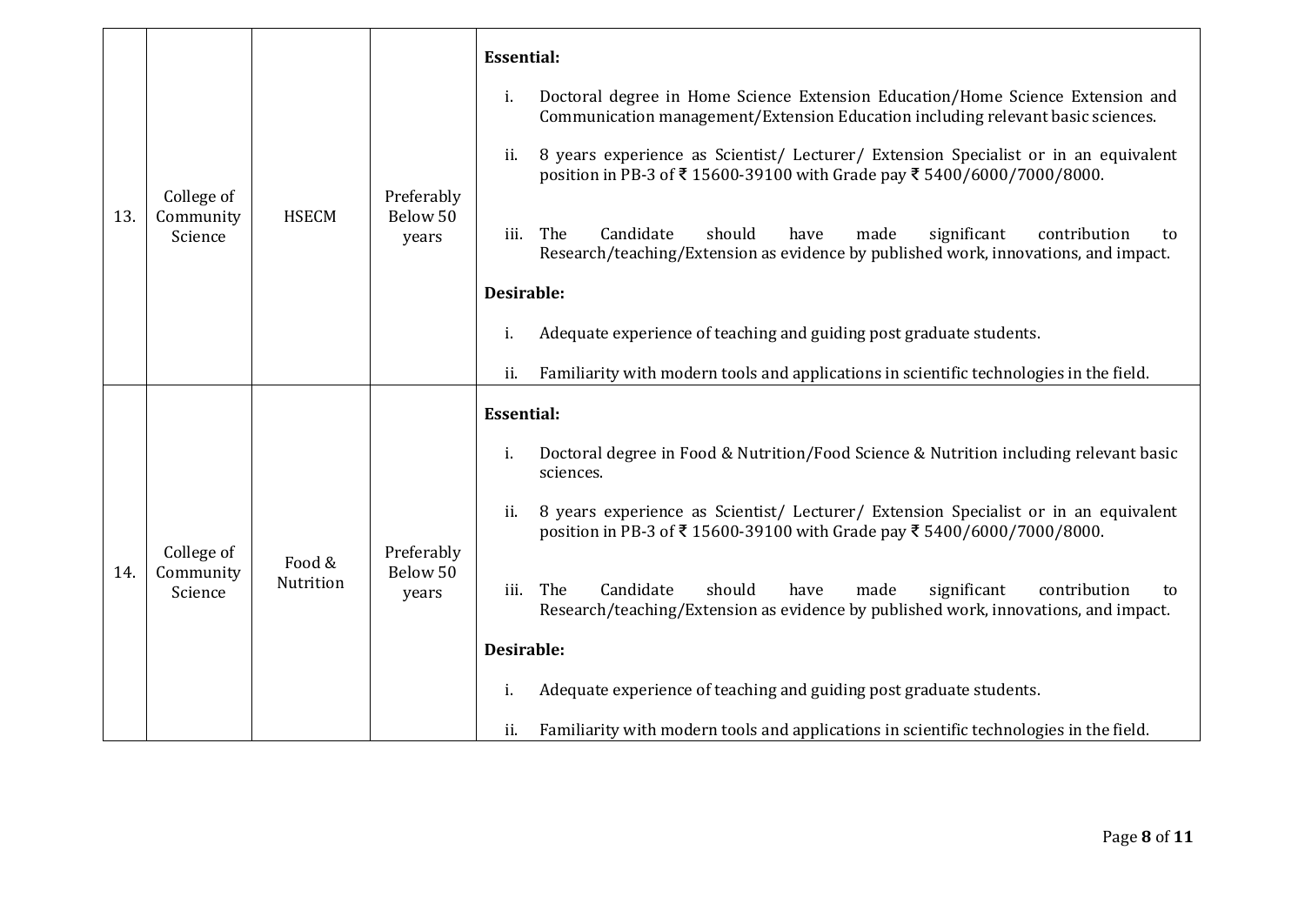|     |                                                        |                                   |                                 | <b>Essential:</b>                                                                                                                                                                                                                                                                                                                                                          |
|-----|--------------------------------------------------------|-----------------------------------|---------------------------------|----------------------------------------------------------------------------------------------------------------------------------------------------------------------------------------------------------------------------------------------------------------------------------------------------------------------------------------------------------------------------|
|     | College of<br>Community<br>Science                     | Family<br>Resources<br>Management | Preferably<br>Below 50<br>years | Doctoral degree in Family Resources Management/Family Resources Management &<br>i.<br>Consumer Science/Home Management/Resource Management & consumer Science<br>including relevant basic sciences.<br>8 years experience as Scientist/ Lecturer/ Extension Specialist or in an equivalent<br>ii.<br>position in PB-3 of ₹15600-39100 with Grade pay ₹5400/6000/7000/8000. |
| 15. |                                                        |                                   |                                 | The<br>Candidate<br>should<br>iii.<br>have<br>made<br>significant<br>contribution<br>to<br>Research/teaching/Extension as evidence by published work, innovations, and impact.                                                                                                                                                                                             |
|     |                                                        |                                   |                                 | Desirable:                                                                                                                                                                                                                                                                                                                                                                 |
|     |                                                        |                                   |                                 | Adequate experience of teaching and guiding post graduate students.<br>i.                                                                                                                                                                                                                                                                                                  |
|     |                                                        |                                   |                                 | Familiarity with modern tools and applications in scientific technologies in the field.<br>ii.                                                                                                                                                                                                                                                                             |
|     |                                                        |                                   |                                 | <b>Essential:</b>                                                                                                                                                                                                                                                                                                                                                          |
|     |                                                        |                                   |                                 | Doctoral degree in Agril. Microbiology including relevant basic sciences.<br>i.                                                                                                                                                                                                                                                                                            |
| 16. | College of<br><b>Basic</b><br>Sciences &<br>Humanities | Microbiology                      | Preferably<br>Below 50<br>years | 8 years experience as Scientist/ Lecturer/ Extension Specialist or in an equivalent<br>ii.<br>position in PB-3 of ₹ 15600-39100 with Grade pay ₹ 5400/6000/7000/8000.                                                                                                                                                                                                      |
|     |                                                        |                                   |                                 | Candidate<br>The<br>should<br>have<br>made<br>significant<br>iii.<br>contribution<br>to<br>Research/teaching/Extension as evidence by published work, innovations, and impact.                                                                                                                                                                                             |
|     |                                                        |                                   |                                 | Desirable:                                                                                                                                                                                                                                                                                                                                                                 |
|     |                                                        |                                   |                                 | Adequate experience of teaching and guiding post graduate students.<br>ĺ.                                                                                                                                                                                                                                                                                                  |
|     |                                                        |                                   |                                 | Familiarity with modern tools and applications in scientific technologies in the field.<br>ii.                                                                                                                                                                                                                                                                             |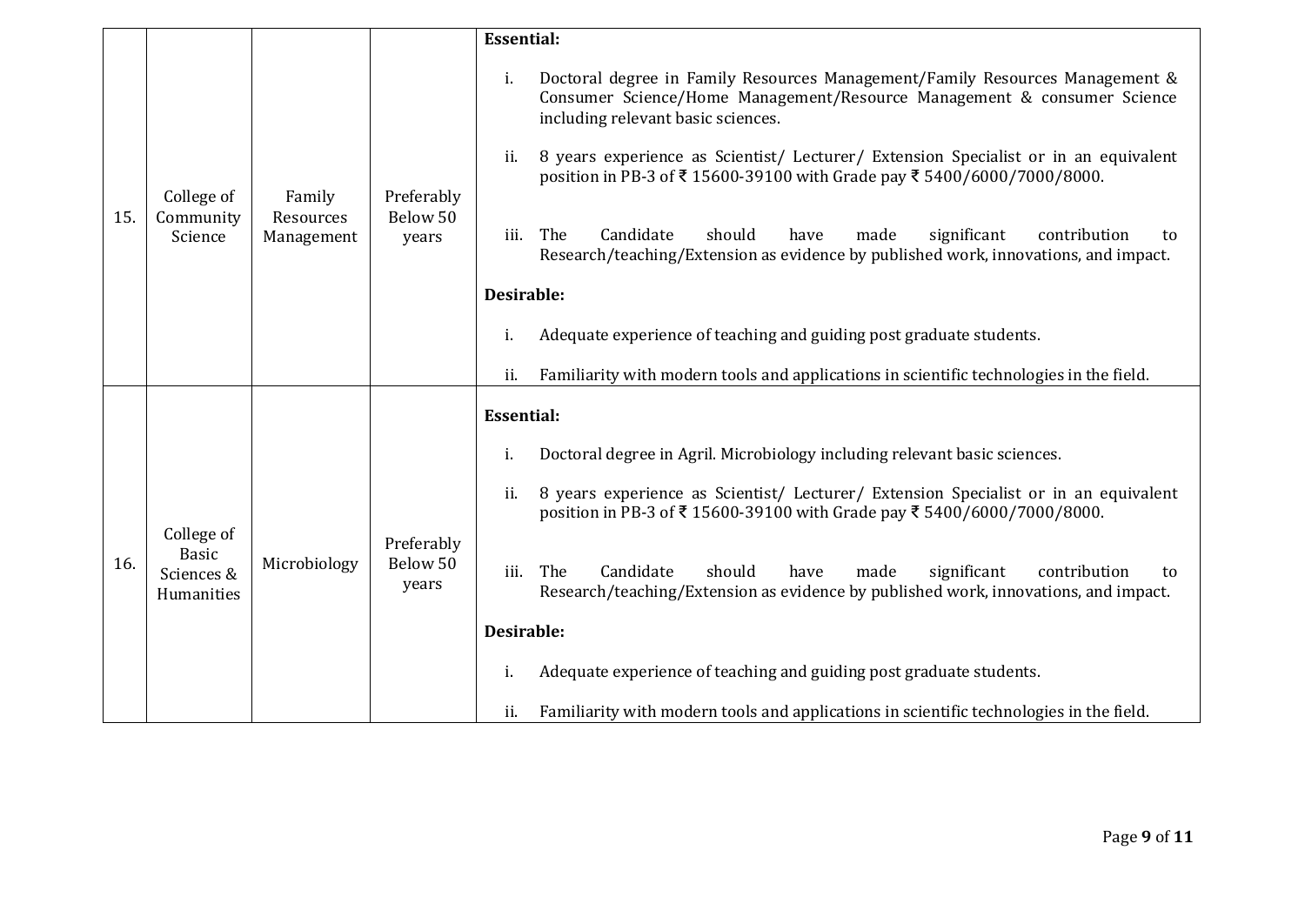|     |                                                        |                                                  |                                 | <b>Essential:</b>                                                                                                                                                              |
|-----|--------------------------------------------------------|--------------------------------------------------|---------------------------------|--------------------------------------------------------------------------------------------------------------------------------------------------------------------------------|
|     |                                                        |                                                  |                                 | Doctoral degree in relevant subject including relevant basic sciences.<br>i.                                                                                                   |
|     | College of<br><b>Basic</b><br>Sciences &<br>Humanities | Botany &<br>Plant<br>Physiology,<br>Biochemistry | Preferably<br>Below 50<br>years | 8 years experience as Scientist/ Lecturer/ Extension Specialist or in an equivalent<br>ii.<br>position in PB-3 of ₹15600-39100 with Grade pay ₹5400/6000/7000/8000.            |
| 17. |                                                        |                                                  |                                 | iii.<br>The<br>Candidate<br>should<br>have<br>made<br>significant<br>contribution<br>to<br>Research/teaching/Extension as evidence by published work, innovations, and impact. |
|     |                                                        |                                                  |                                 | Desirable:                                                                                                                                                                     |
|     |                                                        |                                                  |                                 | Adequate experience of teaching and guiding post graduate students.<br>i.                                                                                                      |
|     |                                                        |                                                  |                                 | Familiarity with modern tools and applications in scientific technologies in the field.<br>ii.                                                                                 |
|     |                                                        |                                                  |                                 | <b>Essential:</b>                                                                                                                                                              |
|     |                                                        |                                                  |                                 | Doctoral degree in Soil & Water Engineering/Soil and Water Conservation<br>i.<br>Engineering/Irrigation and Drainage Engineering including relevant basic sciences.            |
|     |                                                        |                                                  |                                 | 8 years experience as Scientist/ Lecturer/ Extension Specialist or in an equivalent<br>ii.<br>position in PB-3 of ₹15600-39100 with Grade pay ₹5400/6000/7000/8000.            |
| 18. | College of<br>Agricultural<br>Engineering              | Soil & Water<br>Engineering                      | Preferably<br>Below 50<br>years | Candidate<br>should<br>iii.<br>The<br>have<br>made<br>significant<br>contribution<br>to<br>Research/teaching/Extension as evidence by published work, innovations, and impact. |
|     |                                                        |                                                  |                                 | Desirable:                                                                                                                                                                     |
|     |                                                        |                                                  |                                 | Adequate experience of teaching and guiding post graduate students.<br>i.                                                                                                      |
|     |                                                        |                                                  |                                 | Familiarity with modern tools and applications in scientific technologies in the field.<br>ii.                                                                                 |